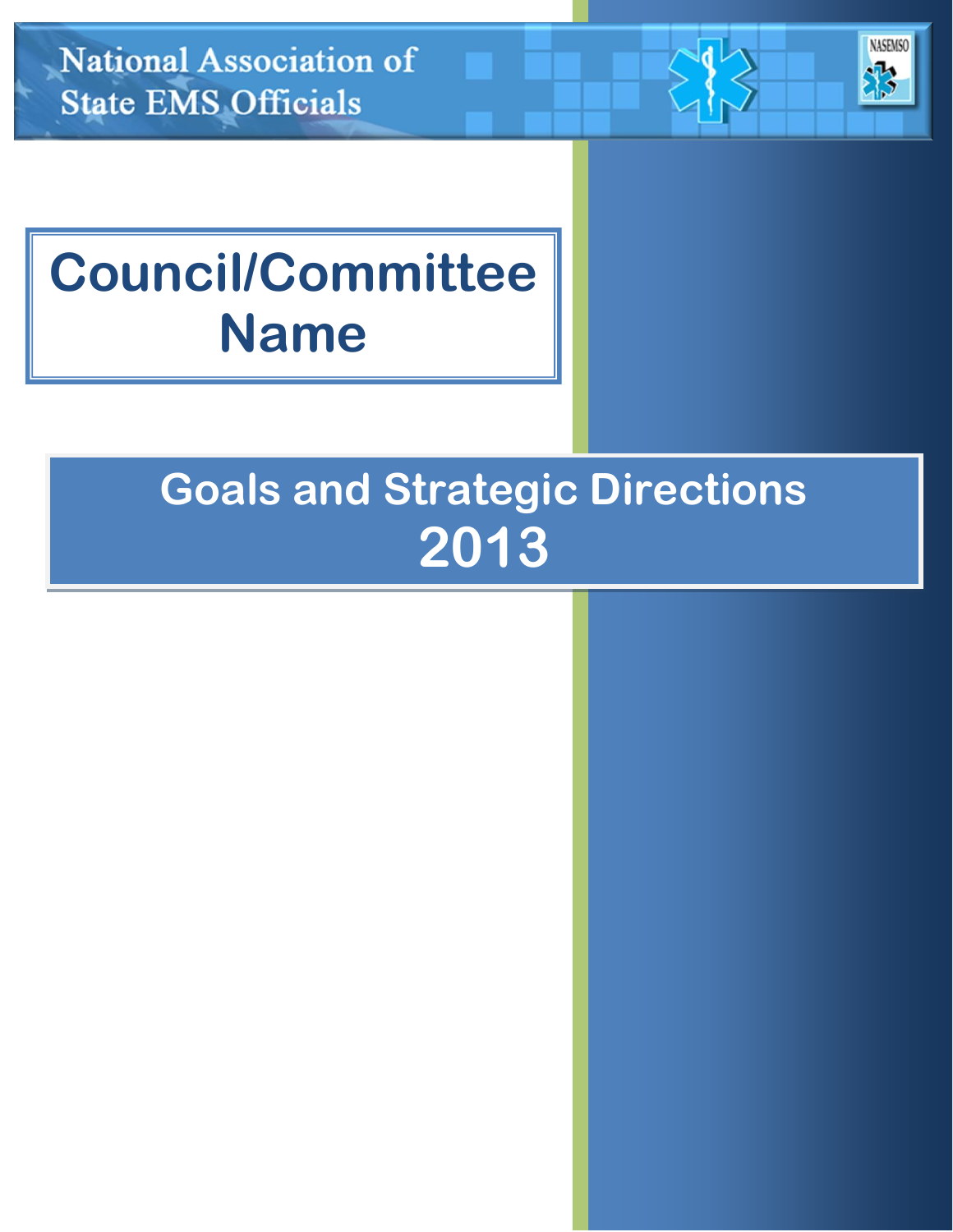#### *Goals and Strategic Directions*

The Domestic Preparedness of the National Association of State EMS Officials is committed providing technical assistance for and representation of the State EMS Officials regarding both natural as well as terrorist type incidents as it relates to planning, preparedness, response and recovery to include homeland security activities. The Domestic Preparedness Committee is committed to assure that EMS leadership has a "seat at the table" in these important initiatives as well as reviews and provides input into federal plans and documents.

The Vision of the Domestic Preparedness committee is to ensure effective preparedness activities by cooperating and collaborating with our response partners and various local, state and federal agencies. NASEMSO will work hand-in-hand during a state declared disaster or domestic incident with response stakeholders in order to keep members informed and to meet the EMS demands of the incident

*Leadership refers to the role of state EMS offices as "lead agencies" for EMS as well as thoughtful leaders in public policy development. State EMS offices are looked to by the EMS community for guidance and approval, as well as regulation and licensure. NASEMSO works to support EMS officials nationwide in understanding and implementing processes that improve EMS practice and subsequent patient outcomes.*

The Domestic Preparedness Committee supports leadership under these principal goals:

- $\circ$  Goal #1: Conduct bimonthly Domestic Preparedness (DP) conference calls to keep members informed of the DP activities and to continue to seek involvement of NASEMSO members or designees on preparedness issues
- o Goal #2: Assure that NASEMSO has representation on federal and national preparedness initiatives
- $\circ$  Goal #3: During a state/national declared disaster or major incident, NASEMSO will, through the DP committee, assist by keeping state/territory EMS offices informed with reliable and up to date information and work in conjunction with state emergency management agencies to coordinate federal emergency medical services response assets
- o Goal #4: Continue to collaborate with FEMA leadership and American Medical Response (AMR) as it relates to the National Ambulance Contract.
- $\circ$  Goal #5: Continue to work with state/territory EMS offices both prior and during a declared state emergency to assure that they receive notification on EMS resources being deployed under the National Ambulance Contract.
- $\circ$  Goal #6: Provide technical assistance, necessary tools, resources and information in order that EMS workers are prepared with education, training, personal protective equipment and planning to support emergency response to a variety of evolving or national types of incidents

*Systems Development refers to the role of state EMS offices in the development of effective systems of emergency medical care. The growing national awareness of the importance of coordinated systems of care places NAEMSO squarely in a leadership role, demonstrating the need for state offices to coordinate the disparate functions that support effective systems. Such functions include Emergency Medical Dispatch (EMS), communications systems; regional asset coordination in daily operations and in natural and man-made disasters; EMS data collection, analysis and reporting; and ongoing review and refinement of systems operations.*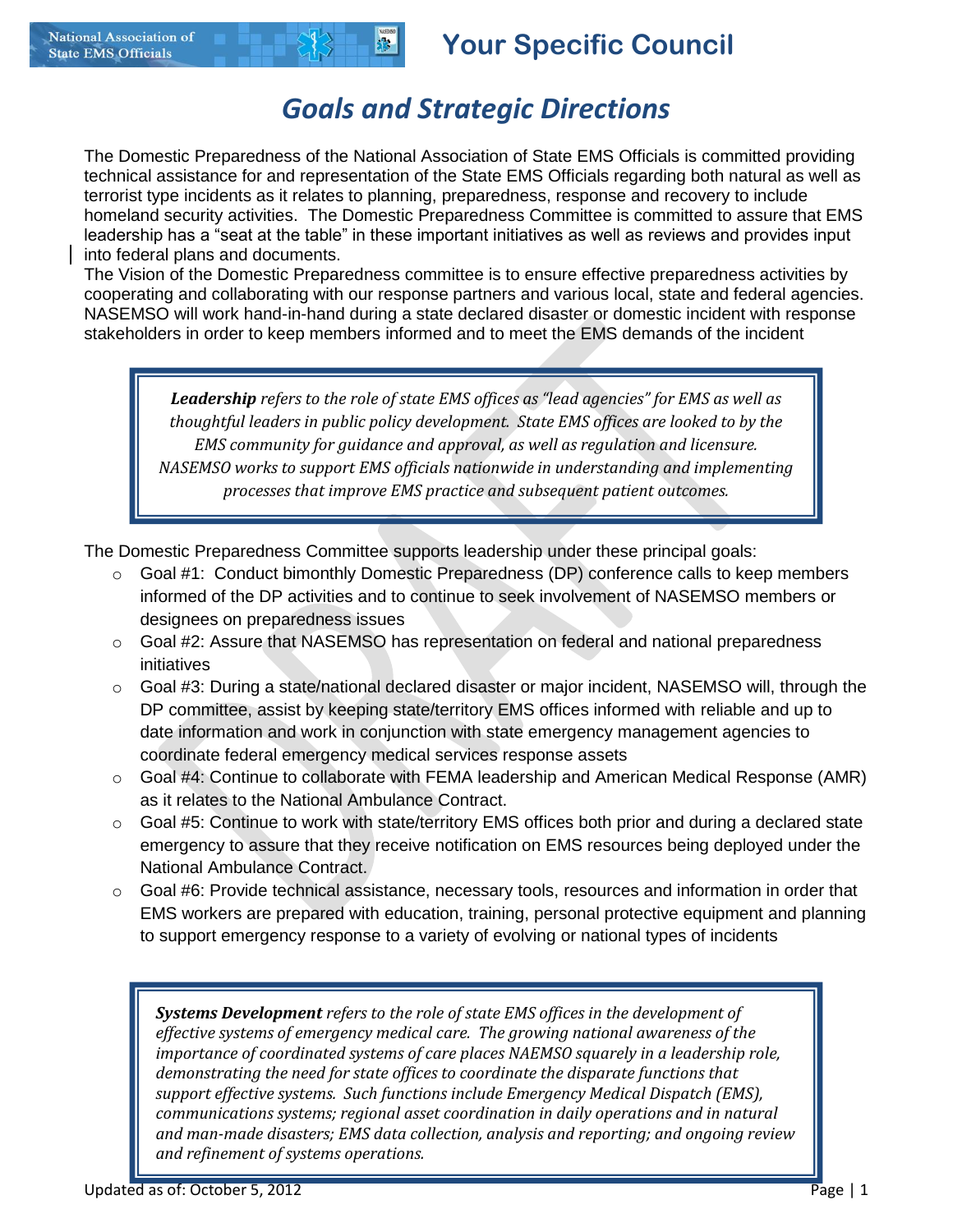The Domestic Preparedness Committee supports systems development under these principle goals:

- o Goal #1: Enhance information sharing to State/Territory EMS Directors of activation and deployment of EMS resources by the National Ambulance Contract and Emergency management Assistances Compact (EMAC)
- o Goal #2: Exercise and revise the NASEMSO Activation Procedure
- $\circ$  Goal #3: Develop and post and After Action Report (AAR) after each involvement of NASEMSO during a state/national declared incident.
- o Goal #4: Assures that the membership assists and provides support, as possible, to the effected state or territory for treatment and transport for patients during a response to a natural or terrorist incident
- o Goal #5: Provide the necessary framework and tools for EMS to serve as a detection or early warning system for evolving bio-terrorism events
- $\circ$  Goal #6: Enhance NASEMSO's relationship with FEMA and AMR to ensure a strong command structure at any major event between the NAC and EMAC EMS resources.

*Quality Improvement or "QI" is the process of continually reviewing, assessing and refining practices to improve outcomes. The steps of developing an effective cycle of collecting high quality data, reviewing it in proven multidisciplinary processes, identifying strategies to implement needed changes and communicating them to all stakeholders are the key to QI success, and to subsequently improving patient outcomes.* 

The Domestic Preparedness Committee supports quality improvement under these principle goals:

- o Goal #1: Review and enhance a call out procedure once notified by FEMA that the NAC is going to be activated.
- $\circ$  Goal #2: Provide an AAR and post on website, after each involvement of NASEMSO during state/territories declared incidents.
- $\circ$  Goal #3: Provide EMS Stakeholders input into national and federal preparedness and response documents, plans and initiatives.
- $\circ$  Goal #4: Enhance and update and post documents on the DP web site
- $\circ$  Goal #5: Identify and post "best practices" by states involved in a sate-wide response
- o Goal #6: Initiate a call out procedures when made aware that a significant incident is occurring and a state (s) may need potential assistance prior to a state declaration.

The DP Committees 2013 workplan will undertake strategies focused on the following issues:

[Issue #1] – Provide technical assistance to states/territories regarding terrorism planning,  $\bullet$ preparedness response and recovery on homeland security initiatives. This assistance will include resource documents, surveys and recommendations by federal response partners and information on what other state/territories are doing. All documents and plans will be maintained on the DP web site.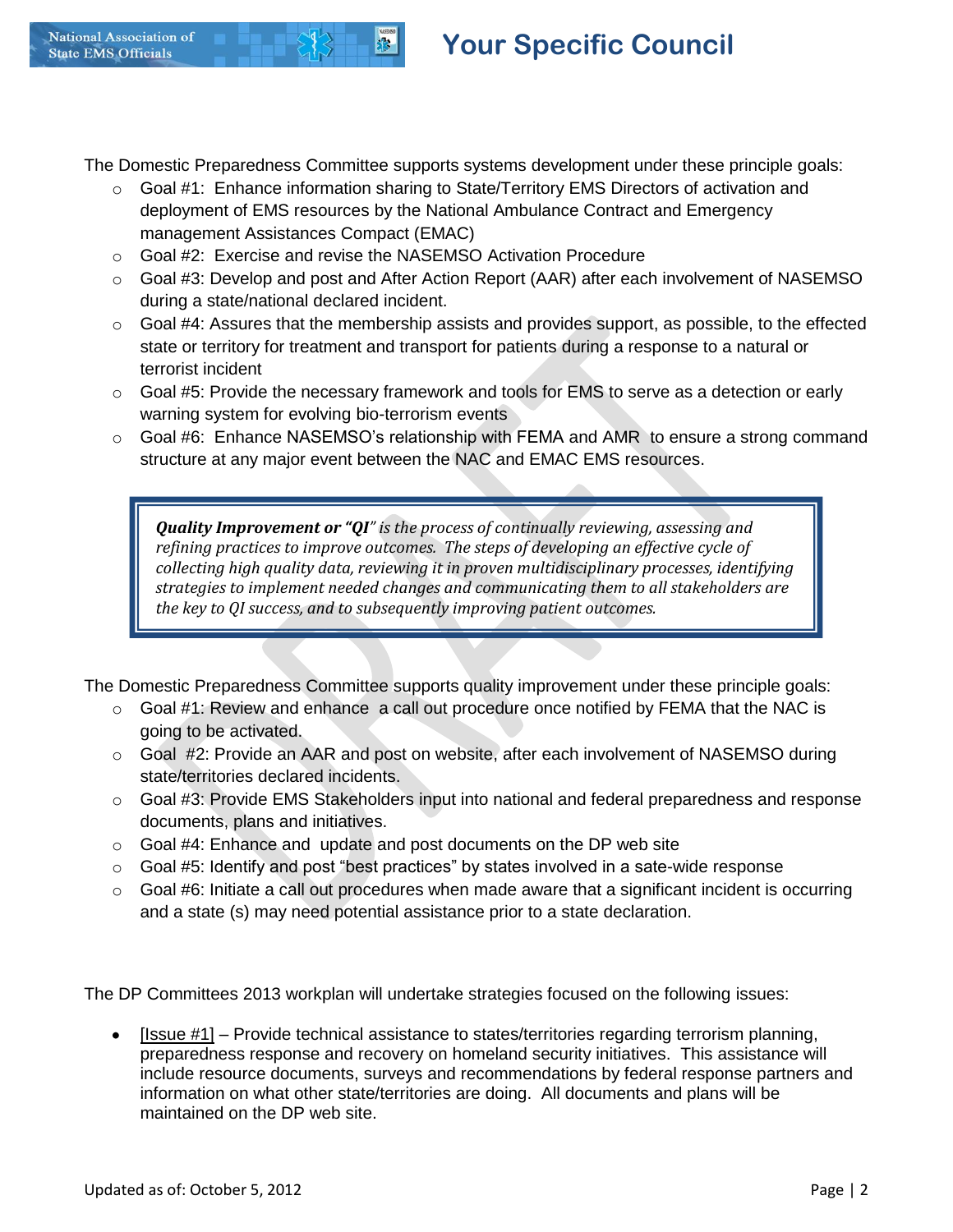- [Issue #2] Conduct a communications exercise testing NASEMSO's revised Activation  $\bullet$ Notification Procedure. This procedure will be revised after each drill or real event
- [Issue #3] Initiate a call out to membership when the NAC is activated. This call out will provide both notification and updates to the members on a state/national declared disaster/incident. This will include supporting the EMAC process and continue to partner with FEMA and AMR to ensure a smooth deployment of EMS Resources
- [Issue #4] –Provide an AAR after each exercise or real event "call-out". This AAR will be completed within 30 days of the incident and subsequently posted on the DP web site
- [Issue #5] Provide representation, as requested, to participate on federal and national committees as they relate to EMS preparedness activities. This representation will assure that EMS stakeholders has a voice on national issues, programs and initiatives
- (Issue #6] –Review and coordinate comments on any national and federal documents/plans/initiatives to assure that NASEMSO has input. Members will be given a timeframe to comment and staff will submit a coordinated response.
- $($  Issue  $# 7$ )- Update and when needed revise the NASEMSO's website on current DP draft  $\bullet$ reports and documents on homeland security initiatives
- (Issue #8)- Continue to identify additional international and national trips to share and discuss Homeland Security initiatives with EMS response partners.
- (Issue #9)- Continue having the Chair of the DP committee response NASEMSO on the EMAC National Advisory Committee
- (Issue #10)- Provide representation on various federal and national committees where EMS input maybe needed i.e. .EMS involvement in Fusion Centers.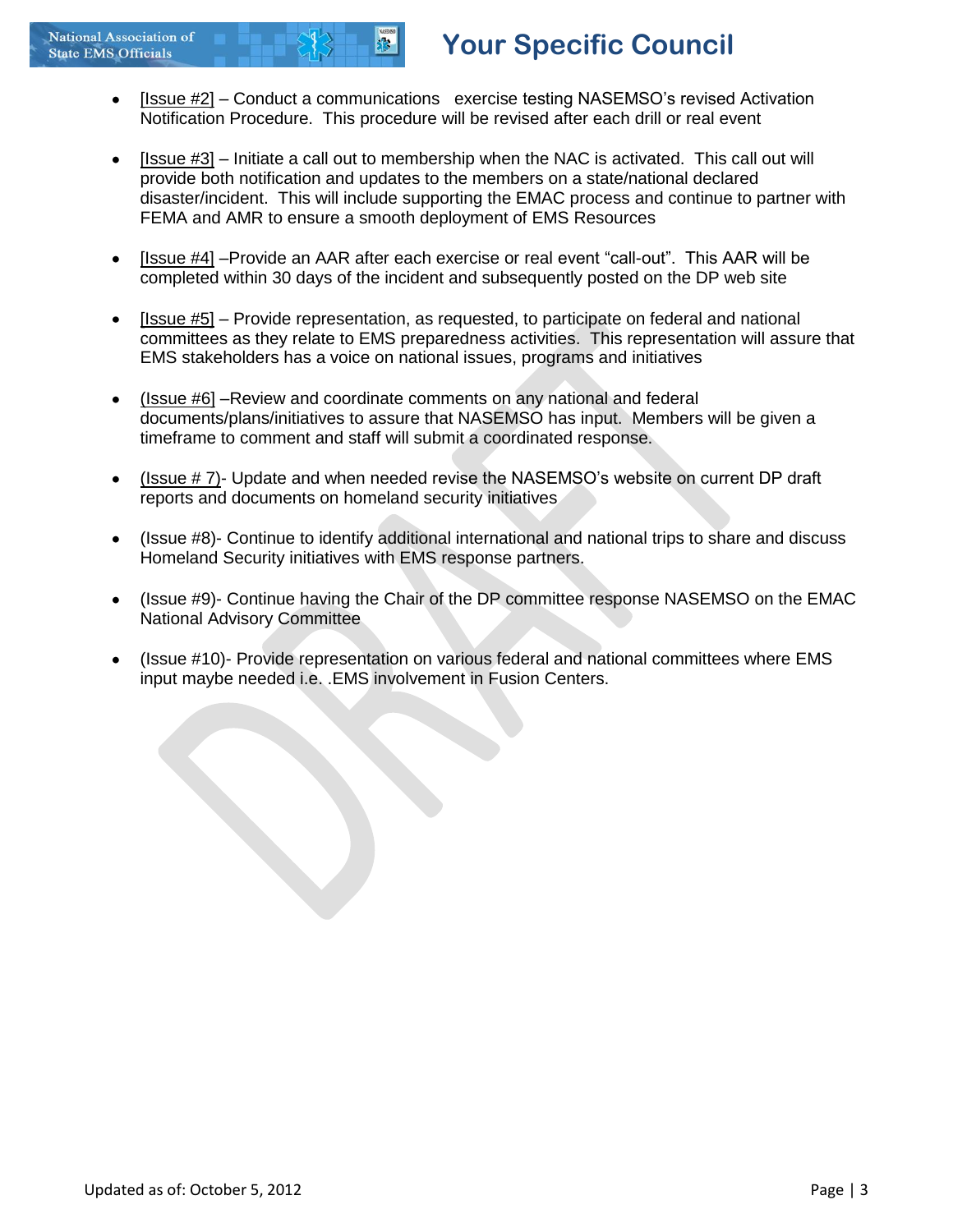

### *2013 Workplan*

#### *Goals, Objectives and Action Steps*

**Goal**: [goal #1] Provide technical assistance to states/territories regarding domestic preparedness planning, preparedness, response and recovery on homeland security initiatives. This assistance will include resource documents, surveys and recommendations by federal agencies and information on what other states/territories are doing. All documents will be posted on the DP web site.

#### **Objective/Strategy**: [Objective #1]

**NASEMSO will assure NASEMSO representation on federal and national preparedness initiatives by not only commenting on national/federal documents but by attending meetings where EMS should have representation The DP committee will keep NASEMSO membership informed on documents, initiatives and meetings.** 

| <b>Task</b>                                                                                                                                                                                                                                                                                                                                                                         | <b>Responsibility</b>                   | <b>Due Date</b> | Done | <b>Budget</b>                                                                |
|-------------------------------------------------------------------------------------------------------------------------------------------------------------------------------------------------------------------------------------------------------------------------------------------------------------------------------------------------------------------------------------|-----------------------------------------|-----------------|------|------------------------------------------------------------------------------|
| Conduct at least 4 DP committee conference<br>calls annually                                                                                                                                                                                                                                                                                                                        | <b>NASEMSO</b> Staff and<br>Chairperson |                 |      | Conference call<br>cost and<br>NASEMSO cost                                  |
| As new federal draft documents are sent out for<br>comment, NASEMSO will review and provide<br>comments                                                                                                                                                                                                                                                                             | <b>NASEMSO Staff and</b><br>Chairperson | Ongoing         |      | NASEMSO staff<br>cost                                                        |
| Resources and documents will be posted on DP<br>web site                                                                                                                                                                                                                                                                                                                            | <b>NASEMSO</b> staff                    | Ongoing         |      | NASEMSO staff                                                                |
| Participate in the Homeland Security Consortium<br>meeting and provide input to documents<br>developed by the consortium                                                                                                                                                                                                                                                            | <b>NASEMSO</b> staff                    | Ongoing         |      | Travel is paid for<br>by NEMA and<br>review will only<br>be NASEMSO<br>staff |
| NASEMSO will forward draft<br>documents/initiatives that relate to domestic<br>preparedness to the DP committee and EC for<br>review and comment                                                                                                                                                                                                                                    | <b>NASEMSO</b> staff                    | Ongoing         |      | NASEMSO staff<br>cost                                                        |
| DP chair and staff will schedule meetings and/or<br>conference calls with response partners to assure<br>EMS has a voice                                                                                                                                                                                                                                                            | NASEMSO staff and<br>Chairperson        | Ongoing         |      | Unknown                                                                      |
| Provide an AAR after each real state incident and<br>after each "call-out" within 60 days of event                                                                                                                                                                                                                                                                                  | NASEMSO staff and<br>Chairperson        | Ongoing         |      | <b>NASEMSO</b> staff<br>cost                                                 |
| NASEMSO will provide representation on Federal<br>and National committees as it relates to domestic<br>preparedness                                                                                                                                                                                                                                                                 | NASEMSO staff and<br>Chairperson        | Ongoing         |      | <b>Unknown</b>                                                               |
| NASEMSO staff will monitor any disaster that<br>becomes a state declared disaster as well as<br>monitor state situations where EMS resources<br>maybe needed; subsequent to the declaration the<br>DP chair will initiate a call to the effected region<br>to inquire whether or not resources are needed.<br>The DP staff will work with the effected state to<br>offer assistance | NASEMSO staff and<br>Chairperson        | Ongoing         |      | NASEMSO staff<br>cost                                                        |
| NASEMSO will provide technical assistance to<br>the state EMS office who is requesting medical<br>resources thru EMAC or the national ambulance<br>contract                                                                                                                                                                                                                         | NASEMSO staff and<br>Chairpersons       | Ongoing         |      | NASEMSO staff<br>cost.                                                       |
| Once informed that the NAC has been activated                                                                                                                                                                                                                                                                                                                                       | NASEMSO staff and                       | Ongoing         |      | NASEMSO staff                                                                |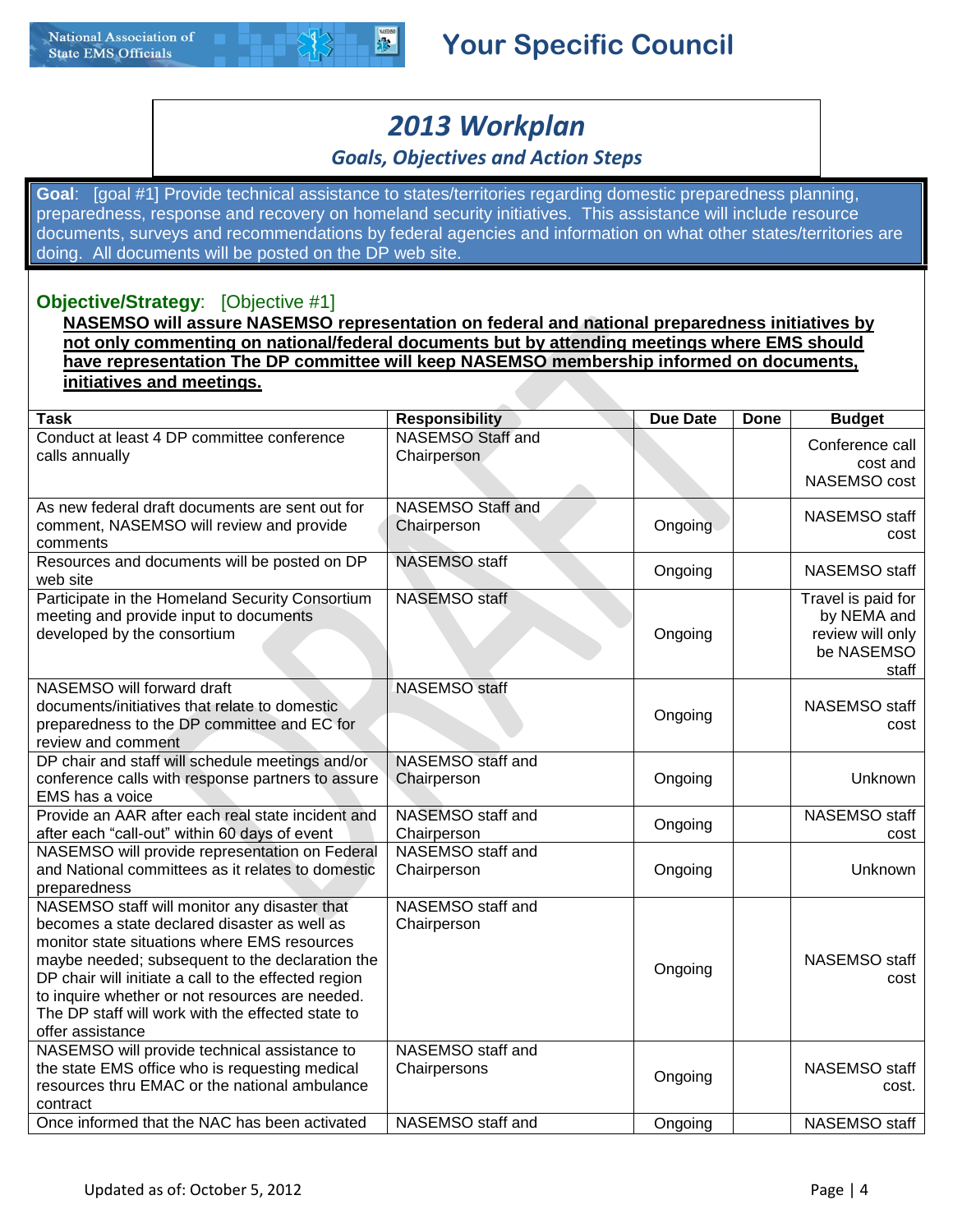

| or EMS resources have been requested thru<br>EMAC, the NASEMSO procedure for notification<br>will be activated. Minutes of conference calls and<br>updated info will be disseminated to NASEMSO<br>membership |                |     |     | Chairperson |     |     |     |                |     |     |     | cost |         |  |
|---------------------------------------------------------------------------------------------------------------------------------------------------------------------------------------------------------------|----------------|-----|-----|-------------|-----|-----|-----|----------------|-----|-----|-----|------|---------|--|
|                                                                                                                                                                                                               |                |     |     |             |     |     |     |                |     |     |     |      |         |  |
|                                                                                                                                                                                                               |                |     |     |             |     |     |     |                |     |     |     |      |         |  |
|                                                                                                                                                                                                               |                |     |     |             |     |     |     |                |     |     |     |      |         |  |
| <b>Task</b>                                                                                                                                                                                                   | Jan            | Feb | Mar | Apr         | May | Jun | Jul | Aug            | Sep | Oct | Nov | Dec  | done    |  |
| Conduct at least 4 DP                                                                                                                                                                                         | $\overline{X}$ |     | X   |             | X   |     |     | $\overline{X}$ |     |     |     |      |         |  |
| committee conference calls                                                                                                                                                                                    |                |     |     |             |     |     |     |                |     |     |     |      | Y       |  |
| As new federal draft                                                                                                                                                                                          |                |     |     |             |     |     |     |                |     |     |     |      |         |  |
| documents are sent out for                                                                                                                                                                                    |                |     |     |             |     |     |     |                |     |     |     |      |         |  |
| comment, NASEMSO will                                                                                                                                                                                         |                |     |     |             |     |     |     |                |     |     |     |      | Ongoing |  |
| review and provide                                                                                                                                                                                            |                |     |     |             |     |     |     |                |     |     |     |      |         |  |
| comments                                                                                                                                                                                                      |                |     |     |             |     |     |     |                |     |     |     |      |         |  |
| Resources and documents                                                                                                                                                                                       |                |     |     |             |     |     |     |                |     |     |     |      |         |  |
| will be posted on DP web                                                                                                                                                                                      |                |     |     |             |     |     |     |                |     |     |     |      | Ongoing |  |
| site                                                                                                                                                                                                          |                |     |     |             |     |     |     |                |     |     |     |      |         |  |
| Participate in the Homeland                                                                                                                                                                                   |                |     |     |             | X   |     |     |                |     |     |     | X    |         |  |
| <b>Security Consortium</b>                                                                                                                                                                                    |                |     |     |             |     |     |     |                |     |     |     |      |         |  |
| meeting and provide input                                                                                                                                                                                     |                |     |     |             |     |     |     |                |     |     |     |      |         |  |
| to documents developed by                                                                                                                                                                                     |                |     |     |             |     |     |     |                |     |     |     |      |         |  |
| the consortium                                                                                                                                                                                                |                |     |     |             |     |     |     |                |     |     |     |      |         |  |
| NASEMSO will forward                                                                                                                                                                                          |                |     |     |             |     |     |     |                |     |     |     |      |         |  |
| draft documents/initiatives                                                                                                                                                                                   |                |     |     |             |     |     |     |                |     |     |     |      |         |  |
| that relate to domestic                                                                                                                                                                                       |                |     |     |             |     |     |     |                |     |     |     |      | Ongoing |  |
| preparedness to the DP<br>committee for review and                                                                                                                                                            |                |     |     |             |     |     |     |                |     |     |     |      |         |  |
| comment                                                                                                                                                                                                       |                |     |     |             |     |     |     |                |     |     |     |      |         |  |
| DP chair and staff will                                                                                                                                                                                       |                |     |     |             |     |     |     |                |     |     |     |      |         |  |
| schedule meetings and/or                                                                                                                                                                                      |                |     |     |             |     |     |     |                |     |     |     |      |         |  |
| conference calls with                                                                                                                                                                                         |                |     |     |             |     |     |     |                |     |     |     |      | On      |  |
| response partners to                                                                                                                                                                                          |                |     |     |             |     |     |     |                |     |     |     |      | going   |  |
| assure EMS has a voice                                                                                                                                                                                        |                |     |     |             |     |     |     |                |     |     |     |      |         |  |
| Provide an AAR after each                                                                                                                                                                                     |                |     |     |             |     |     |     |                |     |     |     |      |         |  |
| real state incident and after                                                                                                                                                                                 |                |     |     |             |     |     |     |                |     |     |     |      | On      |  |
| each "call-out" within 60                                                                                                                                                                                     |                |     |     |             |     |     |     |                |     |     |     |      | going   |  |
| days of event                                                                                                                                                                                                 |                |     |     |             |     |     |     |                |     |     |     |      |         |  |
| NASEMSO will provide                                                                                                                                                                                          |                |     |     |             |     |     |     |                |     |     |     |      |         |  |
| representation on Federal                                                                                                                                                                                     |                |     |     |             |     |     |     |                |     |     |     |      |         |  |
| and National committees                                                                                                                                                                                       |                |     |     |             |     |     |     |                |     |     |     |      | On      |  |
| as it relates to domestic                                                                                                                                                                                     |                |     |     |             |     |     |     |                |     |     |     |      | going   |  |
| preparedness                                                                                                                                                                                                  |                |     |     |             |     |     |     |                |     |     |     |      |         |  |
|                                                                                                                                                                                                               |                |     |     |             |     |     |     |                |     |     |     |      |         |  |
|                                                                                                                                                                                                               |                |     |     |             |     |     |     |                |     |     |     |      |         |  |
|                                                                                                                                                                                                               |                |     |     |             |     |     |     |                |     |     |     |      |         |  |
|                                                                                                                                                                                                               |                |     |     |             |     |     |     |                |     |     |     |      |         |  |
|                                                                                                                                                                                                               |                |     |     |             |     |     |     |                |     |     |     |      |         |  |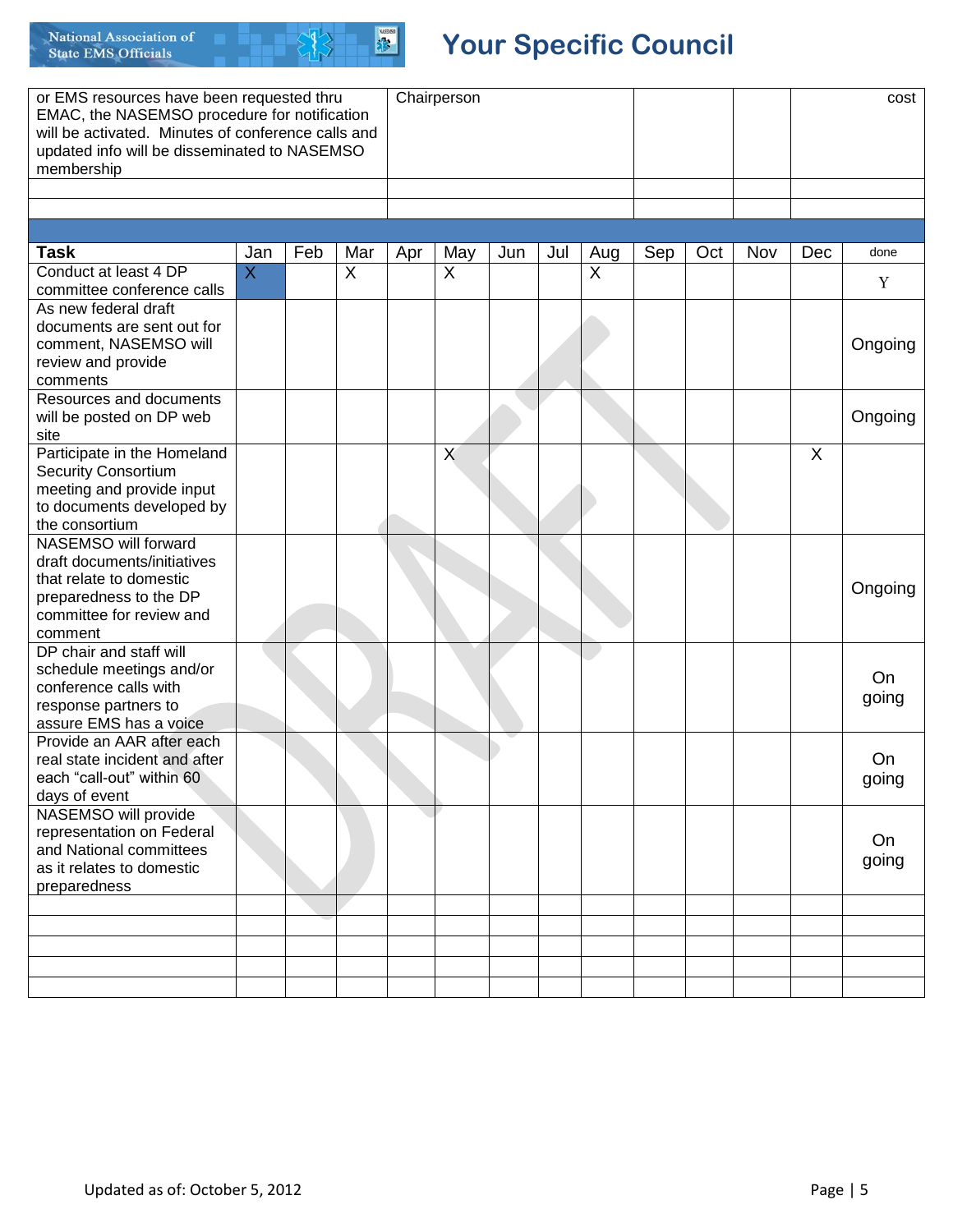National Association of **State EMS Officials** 

### **Your Specific Council**



**Parked Issues** – Numerous issues and strategies are on the council's radar, but are currently parked due to various reasons – awaiting completion of dependant activities; currently no champions to assign this to; limited funding, etc.

As practical, these will be moved up into the 2011 workplan or carried into the next year.

**Goal**: [goal #1] Initiate a call out procedure to the membership when the NAC is activated. This call out will provide notification and updates to the members on a state/national declared incident. In addition, discussion will occur to coordinate deployed resources including EMAC . Will work with FEMA to assure that EMS resources are not taken from an effected state. An AAR report will be completed after each call out and the notification procedure will be revised. The Chairperson for the DP committee will be the representative on the EMAC National Advisory Committee.

#### **Objective/Strategy**: [Objective #2,3,4 and 9]

**Description of the objective and expected outcome,** Monitor disasters that become a state declared incident or a major event in a state where additional EMS resources maybe needed.

| Task                                                                   | <b>Responsibility</b> | <b>Date</b><br>Due: | <b>Done</b> | Budae |
|------------------------------------------------------------------------|-----------------------|---------------------|-------------|-------|
| <b>Not</b><br><sup>,</sup> until obiective becomes active<br>necessarv |                       |                     |             |       |
|                                                                        |                       |                     |             |       |

| <b>Task</b>                                               | Jan | Feb | Mar | Apr | May | Jun | Jul | Aug | Sep | Oct | Nov | Dec | done |
|-----------------------------------------------------------|-----|-----|-----|-----|-----|-----|-----|-----|-----|-----|-----|-----|------|
| NASEMSO staff will monitor                                |     |     |     |     |     |     |     |     |     |     |     |     |      |
| any disaster that becomes a                               |     |     |     |     |     |     |     |     |     |     |     |     |      |
| state declared disaster as                                |     |     |     |     |     |     |     |     |     |     |     |     |      |
| well as monitor state                                     |     |     |     |     |     |     |     |     |     |     |     |     |      |
| situations where EMS                                      |     |     |     |     |     |     |     |     |     |     |     |     |      |
| resources maybe needed;                                   |     |     |     |     |     |     |     |     |     |     |     |     |      |
| subsequent to the declaration                             |     |     |     |     |     |     |     |     |     |     |     |     |      |
| the DP chair will initiate a call                         |     |     |     |     |     |     |     |     |     |     |     |     |      |
| to the effected region to                                 |     |     |     |     |     |     |     |     |     |     |     |     |      |
| inquire whether or not                                    |     |     |     |     |     |     |     |     |     |     |     |     |      |
| resources are needed. The                                 |     |     |     |     |     |     |     |     |     |     |     |     |      |
| DP staff will work with the                               |     |     |     |     |     |     |     |     |     |     |     |     |      |
| effected state to offer                                   |     |     |     |     |     |     |     |     |     |     |     |     |      |
| assistance                                                |     |     |     |     |     |     |     |     |     |     |     |     |      |
| NASEMSO will provide                                      |     |     |     |     |     |     |     |     |     |     |     |     |      |
| technical assistance to the                               |     |     |     |     |     |     |     |     |     |     |     |     |      |
| state EMS office who is                                   |     |     |     |     |     |     |     |     |     |     |     |     |      |
| requesting medical resources<br>thru EMAC or the national |     |     |     |     |     |     |     |     |     |     |     |     |      |
| ambulance contract                                        |     |     |     |     |     |     |     |     |     |     |     |     |      |
| Once informed that the NAC                                |     |     |     |     |     |     |     |     |     |     |     |     |      |
| has been activated or EMS                                 |     |     |     |     |     |     |     |     |     |     |     |     |      |
| resources have been                                       |     |     |     |     |     |     |     |     |     |     |     |     |      |
| requested thru EMAC, the                                  |     |     |     |     |     |     |     |     |     |     |     |     |      |
| NASEMSO procedure for                                     |     |     |     |     |     |     |     |     |     |     |     |     |      |
| notification will be activated.                           |     |     |     |     |     |     |     |     |     |     |     |     |      |
| Minutes of conference calls                               |     |     |     |     |     |     |     |     |     |     |     |     |      |
| and updated info will be                                  |     |     |     |     |     |     |     |     |     |     |     |     |      |
| disseminated to NASEMSO                                   |     |     |     |     |     |     |     |     |     |     |     |     |      |
| membership                                                |     |     |     |     |     |     |     |     |     |     |     |     |      |